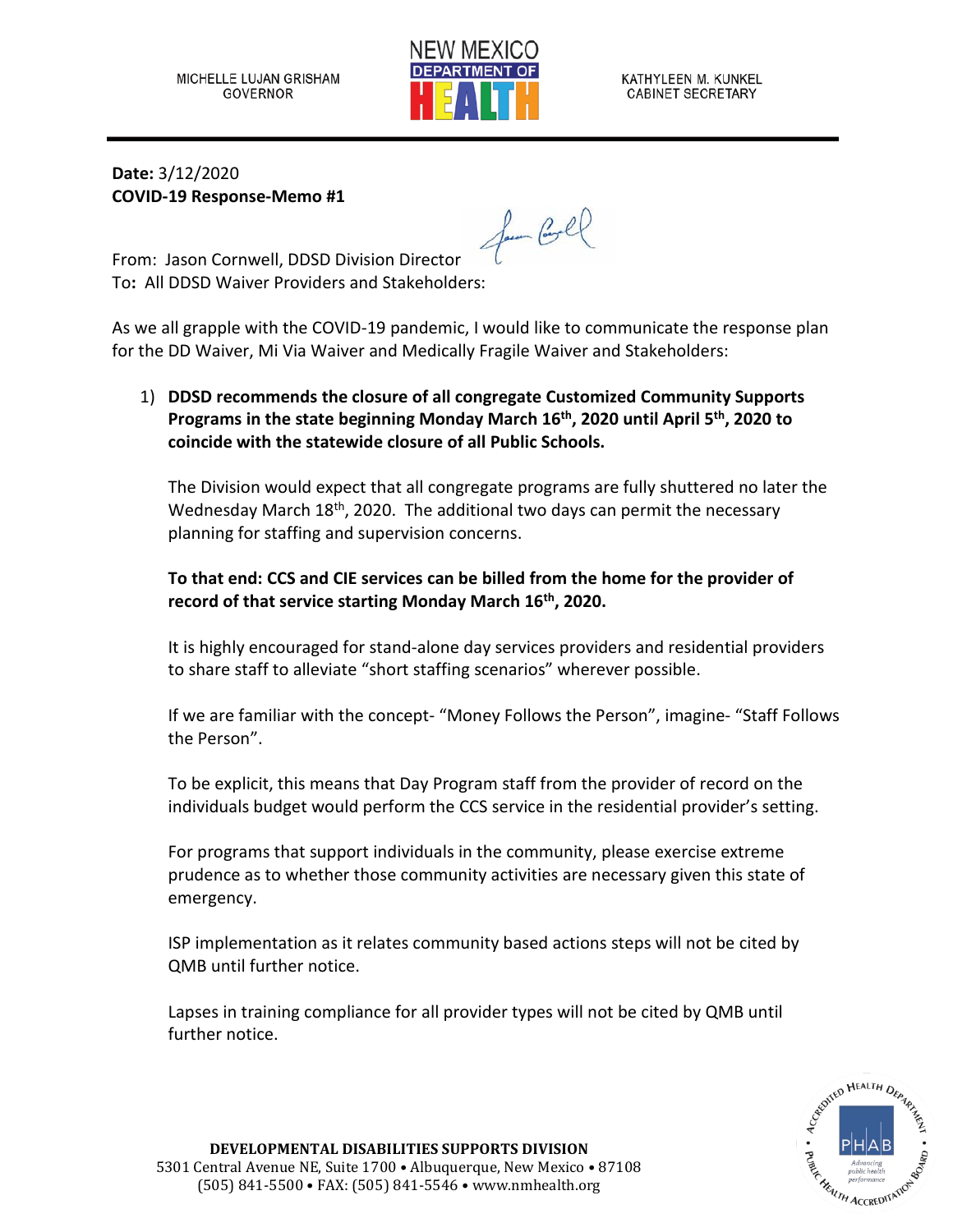- 2) All DD Waiver Case Management Monthly Visits can be conducted via technology until further notice. If a Case Manager elects to visit the individual's home, it is the decision of the provider agency to determine whether to allow access. However, providers should support telehealth or remote monitoring via calls, computer based visits, etc. as much as possible.
- 3) All Mi Via Consultant Quarterly Face to Face visits can be conducted via technology until further notice. If a Mi Via Consultant elects to visit the individual's home, it is the decision of the individual to determine whether to allow access. However, providers should support telehealth or remote monitoring via calls, computer based visits, etc. as much as possible.
- 4) All DDW BSC, OT, SLP, RD, and PT sessions/trainings can be conducted via telehealth/telephonic modalities. If the clinician elects to visit the individual's home, it is the decision of the provider agency to determine whether to allow access. However, providers should support telehealth or remote monitoring via calls, computer based visits, etc. as much as possible.
- 5) Home Visits, as required by certain Living Care Arrangements such as Family Living (Service Coordination), IMLS, and Supported Living Category 4 (Service Coordination and Provider Nurses), can be conducted telephonically until further notice.
- 6) In emergency circumstances when Therapists or BSC's cannot be reached to train Direct Support Professionals, Provider Agency Service Coordinators may train Direct Support Professionals on OT, PT, SLP and BSC plans WDSIs, TIPs, plans etc. if necessary to ensure health and safety. If feasible, therapists and BSCs should review the items that are critical to know about the person and communicate this to the designated trainers. Training designation is encouraged. Providers must retain documentation of these trainings and provide them to the Division upon request. Therapists and BSCs should follow up with monitoring site visits or phone calls to address any questions that Direct Support Professionals may have.
- 7) In emergency circumstances when Therapists or BSC's cannot be reached to train Direct Support Professionals, Provider Agency Nurses may train all aspects of the CARMP within their comfort level and scope of practice until such time the therapist/BSC training can be arranged. Providers must retain documentation of these trainings and provide them to the Division upon request.
- 8) In extreme emergency situations where unfamiliar staff are necessary to maintain health and safety, and in addition to items #6 and item #7, at a minimum the Provider Agency is responsible to train the unfamiliar staff on HCPS and MERPs. Providers must retain documentation of these trainings and provide them to the Division upon request.